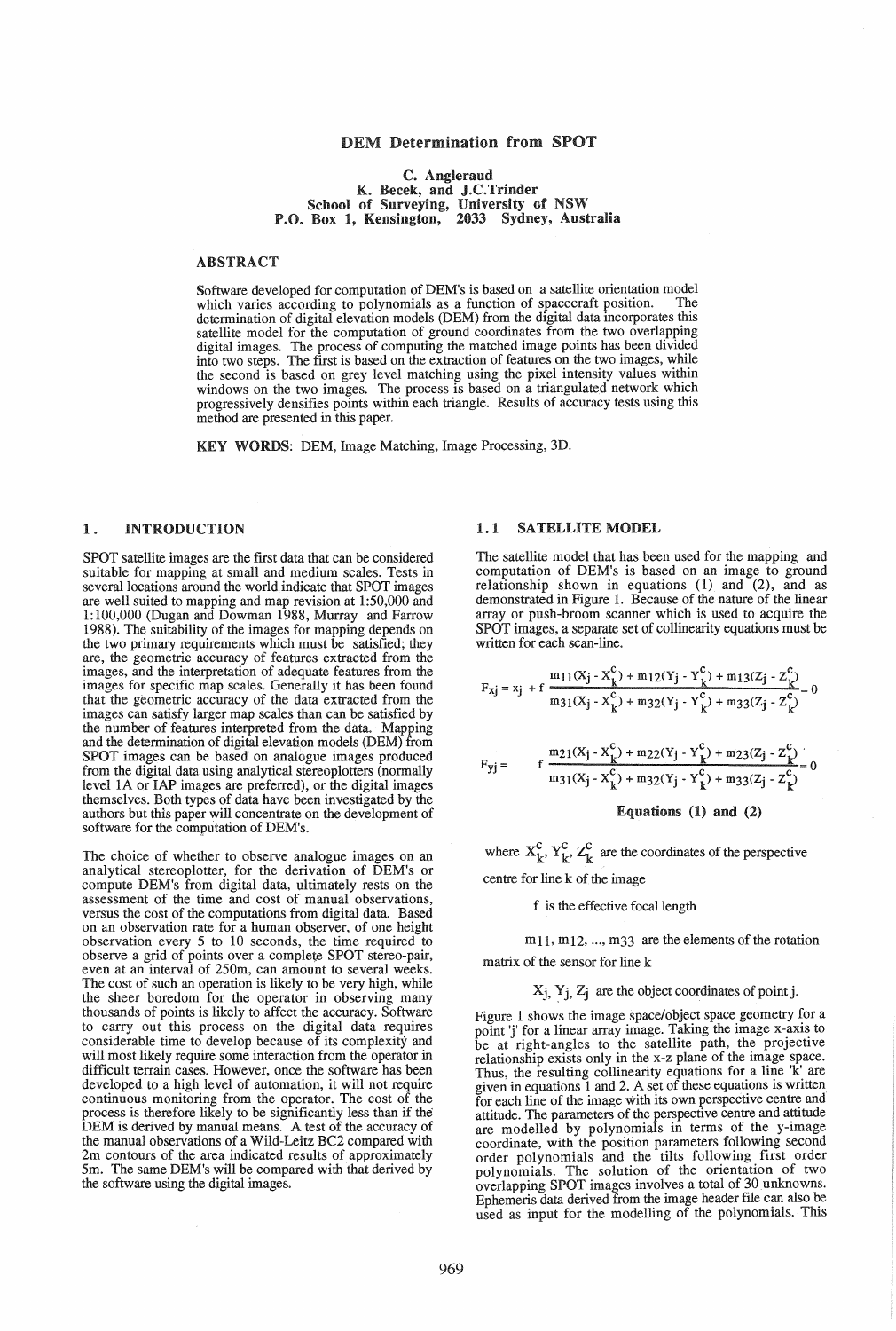

Figure 1. Collinearity Relationship for Linear Array Imagery

model for the satellite model has been used in the SATMAP software used for mapping from analogue images on the Wild-Leitz analytical stereoplotter and also has been implemented in the software used for the computation of DEM's.

# 2. METHODOLOGY

The aim of the software described in this paper is to automatically compute a DEM over an area covered by two overlapping SPOT images. To achieve this goal, the software must be able to locate and match the corresponding features on the left and right images. This matching process must be precise (around one third of the pixel size) and reliable.

To meet those two requirements, a methodology has been adopted which allows the software to take advantage of as much of the information available from different sources as possible. For example, it should be possible to use the height information contained in a set of Ground Control Points (GCP) as well as the set derived by feature based operators, for isolated or linear features. In order to bring all this information together into a homogeneous environment, the DEM software has been based on Delaunay triangulation principles.

Basically, the process is as follows:

- Manually extract about 10 15 GCPs for the computation of the orientation parameters of the two images.
- Integrate these GCPs into a Delaunay triangulation.
- Determine new matching points using the height information provided by the triangulation, to predict the areas that should be matched. Different approaches can be adopted for this process, the most common one being the identification of "interest" points by a feature operator such as the Moravec operator, followed by a photogrammetric least square matching of two local windows.
- .. The process is repeated until the densification of the network is judged sufficient for the grid size required.
- At any stage the DEM can be checked manually, either by the display of perspective views or by superimposition of two (left and right) ortho-images.

# 2.1 JUSTIFICATION FOR THIS APPROACH

As the integration of the multiple sources of information is one of the major goals of the approach, a method which provides speed, simplicity and versatility is required. The Delaunay triangulation fulfils these requirements. As the DEM is being built, the matching information provided by the different modules can be integrated, regardless of its source different modules can be integrated, regardless of its source or position on the ground. When a new point is found, it is added to the existing network. If, subsequently, it appears that it was an incorrect match, it can either be corrected or eliminated. Moreover, it is possible to interpolate the height very quickly at any location based on the triangles, thus giving a fast method of predicting the location of a feature on the right image which corresponds with a feature on the left image.

It is also possible to use an existing DEM of any grid spacing to guide the matching process, by integrating height information from a separate triangulation.

#### 2.2 SYSTEM OPERA TION·PROGRAM STRUCTURE

The program has been designed for future operational use in a digital workstation environment, based on a modem, window type interface and requires minimal intervention by the user.

When the program is initiated, three windows are displayed onto the screen. The largest one contains an overview of the left image, the second window a series of icons which command different actions, while the third is a multi-purpose window, basically used to display some enlargements of the image in different fashions. All the parameters concerning the file names, the window sizes of the different operators, the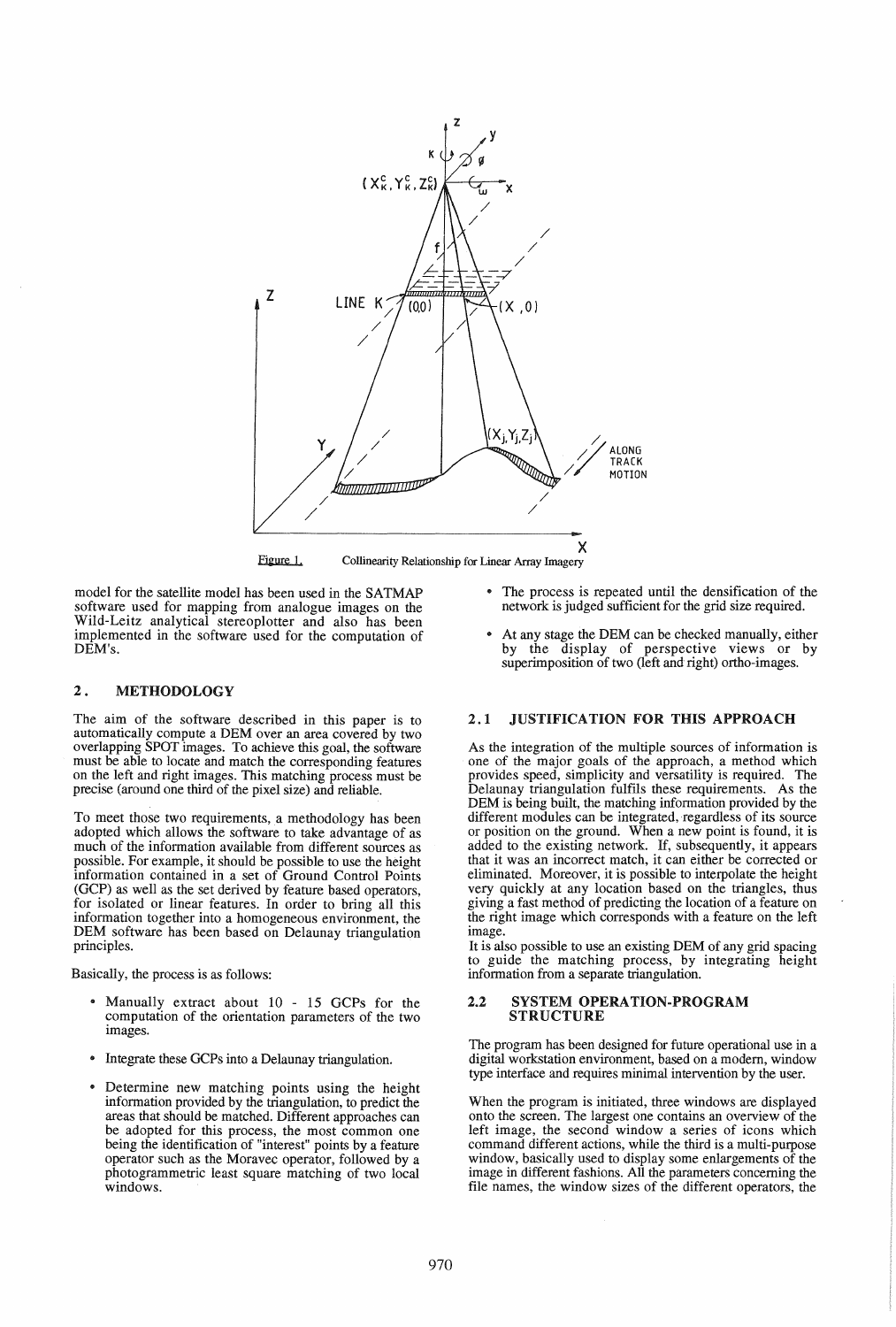



position of the icons and the windows on the screen are gathered in one configuration file whose syntax is understandable by the operator: *keyword* = *value.* 

The GCPs are measured manually on a screen, based on enlargements of small windows of the two images and the orientation subsequently derived, according to the formulae described in Section 1.1. The GCPs are then triangulated, and the user can display this triangulation as an overlay.<br>Numerous possibilities are then available, e.g.: zoom in on any area at any scale; or display any area in stereo in two separate subwindows at true resolution and at five times the true resolution to precisely identify features (road crossings, river forks, buildings etc.). The user can thus select an area where network densification is required and start the automatic matching process.

There are several procedures to allow the operator to check and control the generation of the DEM. Firstly, the user can display some areas in stereo and check if the points added are truly matching. He/she can, as well, display a perspective view to test the shape of the model. Left and right orthoimages can also be generated so that the user can check visually if they correspond, and if not, identify the areas visually if they correspond, and if not, identify the areas which have been incorrectly matched. It is then possible to alter some of the points of the triangulation or even to suppress them.

As all these operations are highly interactive it is vital to have a system which responds quickly to any user request. The program must be carefully designed to avoid serious operational problems for the user.

# 3. IMAGE MATCHING

The image matching is based on a sequential process of feature matching followed by area based matching. Each of the steps will be described below.

#### 3.1 SELECTION AND MATCHING OF FEATURES

The feature matching of SPOT images is based on point features or 'interest points' after Moravec (1977). The features or 'interest points' after Moravec (1977).

extraction of the interest points from images, according to Moravec method is undertaken in two steps:

- For every pixel in both the left and right image a value of a so-called interest operator is calculated.
- Thresholds of the values of the interest operator for both images are chosen, and those pixels above threshold in both images are qualified as interest points.

In the case of the Moravec method, the interest operator is the minimum of the slopes in intensity derived in four directions. The evaluation of the interest operator commonly uses a  $5x5$ window around each pixel which is a very time consuming task. In addition, the determination of thresholds for the interest operator for whole images can often be difficult, especially in the case of highly unhomogeneous images.

Matching of interest points selected in both images may typically be based on criteria such as those described by Barnard and Thompson (1981). That is, the matched interest points must have similar characteristics of discreteness, similarity, and consistency. Discreteness is determined by the interest operator. Similarity is determined by the similarity of the intensity patterns of the potentially matching interest points on both images. Based on this test, the decision is made as to which of all possible combinations of interest points on the two images may potentially match by virtue of the intensity distributions around them. The final test of consistency aims to eliminate erroneous matchings by testing the consistency of the geometry of the sets of possible matching points on the two images. This can be done typically by an affine transformation of the positions of potential matched points in each image.

In order to avoid the need to perform the very time consuming task of generating the so-called Moravec image, the method is modified so that the interest points are selected in a set of small sub-areas distributed over an image. A sub-area is typically 30x30 pixels in size and its centre is positioned in the left image by arbitrarily choosing points such as nodes of a regular grid or of the triangular network. The corresponding centres of the sub-areas in the right image are predicted using a priori information about the stereo-model and the topography of the terrain itself (roughness of the terrain and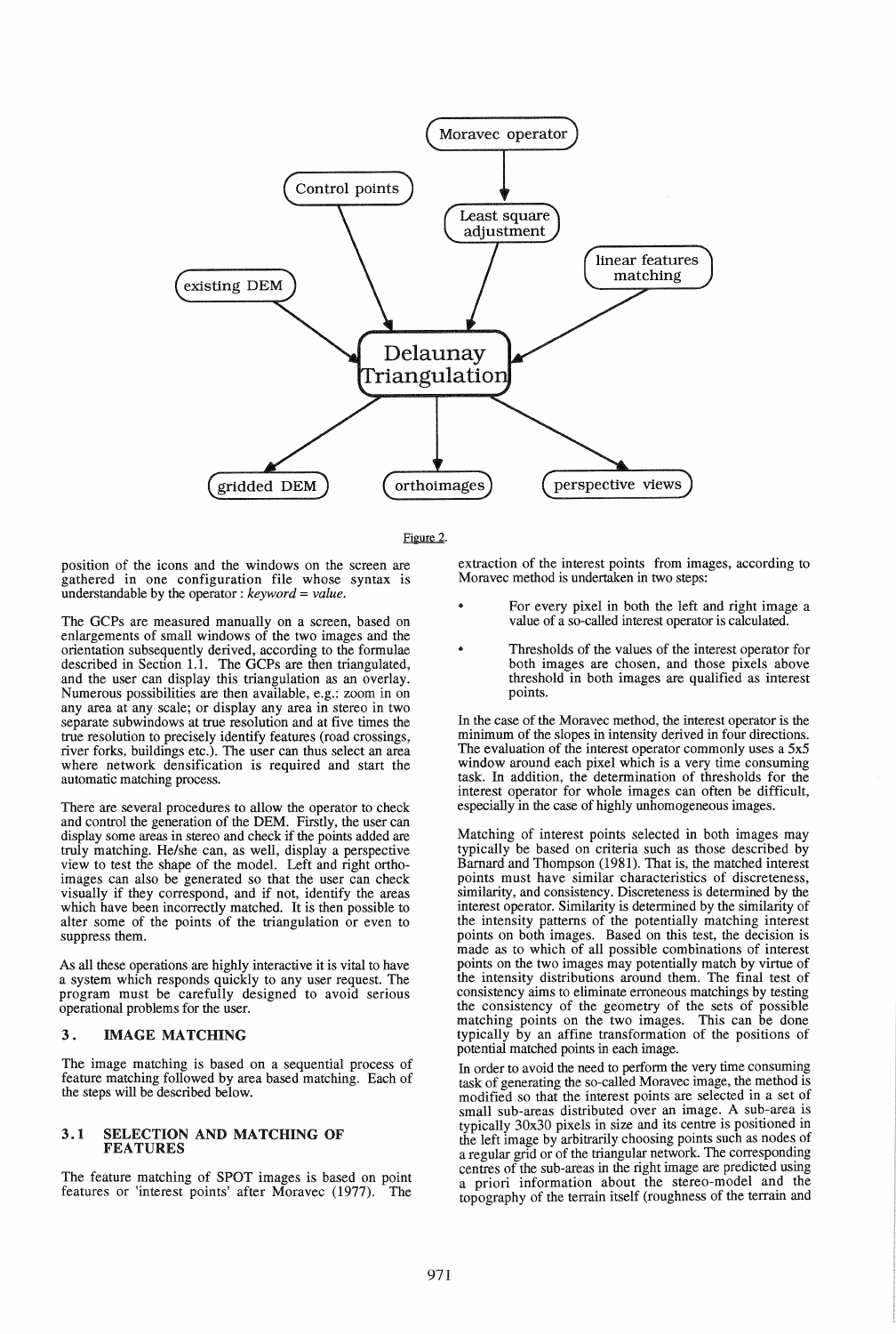average elevation). Compared with the original Moravec method this approach significantly reduces the time needed for generating the Moravec image. As a result a discrete Moravec image is derived instead of a continuous image.

In every sub-area of both images only one interest point is selected, the one with the maximum value of the interest operator. The implication of this step is that there is no need to set a threshold for the value of the interest operator, as is done in the second step of the original Moravec method. At this stage it is assumed that an interest point selected in a subarea of the left image should match the interest point similarly derived in a corresponding sub-area of the right image. Investigations have shown that about 60 - 70% interest points are matched correctly.

In order to assess whether a pair of interest points will match, a test of similarity has been introduced. For every interest point selected in both images, three parameters are calculated which characterise the intensity patterns around them. These parameters are the ratios between mean gradient slopes in the intensity values derived for the four principal directions for a particular interest point. The mathematical formulas for the similarity test are as follows.

Assume a window sized  $9 \times 9$  pixel is placed on an interest point. Let the intensity gradients of neighbouring pixels within the four principal directions  $(d= 0, \ldots, 3)$ 

$$
g_i = I_{i+1} - I_i, \tag{3}
$$

where:  $i = 0, 1, 2$ .

and I is the intensity value.

The mean gradient in intensity values is defined by:

$$
S^d = E(g_d) \tag{4}
$$

 $d = 0, \ldots, 3$ , where  $E(.)$  is the operator of mean value. The ratio of mean gradients is therefore defmed by:

$$
R_d = \frac{S^{d+1}}{S^d} \tag{5}
$$

where  $d = 0,1,2$ .

The rejection threshold applied for the measure of similarity of interest points on 2 corresponding windows is:

$$
R = \frac{1}{n} \sum_{j=0}^{n} \sqrt{\frac{\sum_{i=0}^{2} (R_i^L - R_i^R)^2}{3}}
$$
 (6)

where n is the number of interest points and  $\mathbb{R}^{\mathbb{L}}$ ,  $\mathbb{R}^{\mathbb{R}}$  are the corresponding ratios for the pair of interest points being matched in the left and right images.

If for a pair of interest points the average difference in ratios is greater then  $R + 2.0^*$   $\sigma_R$  then matching of the pair is considered as incorrect. In the sub-areas of the right image, for which the matching is incorrect, a further set of four points is selected. These are chosen according to descending values of the interest operator for pixels in those sub-areas. On this set of additional interest points the similarity test is also performed. Matched points are selected accordingly to the smallest difference from the average of the ratios of the gradients.

The evaluation of performance of these similarity tests of interest points have hsown that the number of correctly matched interest points has increased to a level of 90 - 95%. The advantage of this similarity test is that the ratio of the mean gradients are calculated based on previously derived

values of gradients in the intensity value, hence eliminating recomputation.

Linear feature based matching will also represent a component of this software, creating a lattice of matched features over the image. The techniques to be used for this process, which has not yet been incorporated into the software, will be described by Butler (1992).

### 3.2 AREA BASED MATCHING.

Grey level or intensity based matching is carried out by the least squares method, based on 6 affine transformation parameters, as has been used by many photogrammetrists to achieve high precision matching e.g. Gruen and Baltsavias (1985), Rosenholm (1987).

The least squares matching method has the advantage that by its very nature, distortions in geometry can be corrected through the resampling process, and in addition, it provides information on the quality of the match through the weighted sum of squares of the residuals at the pixels. Other forms of error detection available in the least squares method can also be used. Accuracies of the method are typically 0.3 pixel, Gruen and Baltsavias (1985), Rosenholm (1987).

In this project the least squares matching is performed on a window of 21 x 21 pixels. The thresholds for the shift and rotation terms in the solution are set at 0.1. Average number of iterations needed to satisfy the threshold conditions is 3 to 4. Of course, any matching computation which does not converge in the prescribed number of iterations is discarded.

An essential element of this computation are the procedures for checking the accuracy of the matching and the computed elevations. This is divided into 3 stages:

- checks in the image space. The rotation parameters in the least squares solution should be similar within certain regions of the overlap area of two images, and variations in these parameters will be largely due to the effects of parallaxes caused by variations in terrain elevations. The standard deviations of the rotation parameters derived from the matches within each region are compiled during the computation. Any parameter which deviates from the mean by more than a certain factor times the standard deviation will be discarded as an erroneous match. Further, a y-parallax between the computed match points greater than 2 pixels will cause the point to be discarded.
- those which check the distribution of the elevations. The RMS variations in the elevations within a certain region will indicate the characteristic shape of the terrain. Therefore, outstanding elevations in a certain region of the terrain will be identified as those which are greater than the average terrain shape, by a set factor of the RMS variations. These points will normally be discarded unless further tests indicate that the terrain variations are indeed due to a marked change in elevation. In addition, when a grid of points is being computed, the distance between points is also used as a check parameter.
- visual observations on the computed data. This test could involve viewing the stereomodel in a digital workstation where available, but at present, this test will be based on the observation of overlaid orthoimages.

# 4. PERFORMANCE OF THE SOFTWARE

There are many parameters to be taken into account in assessing the performance of the package.

the user interface;